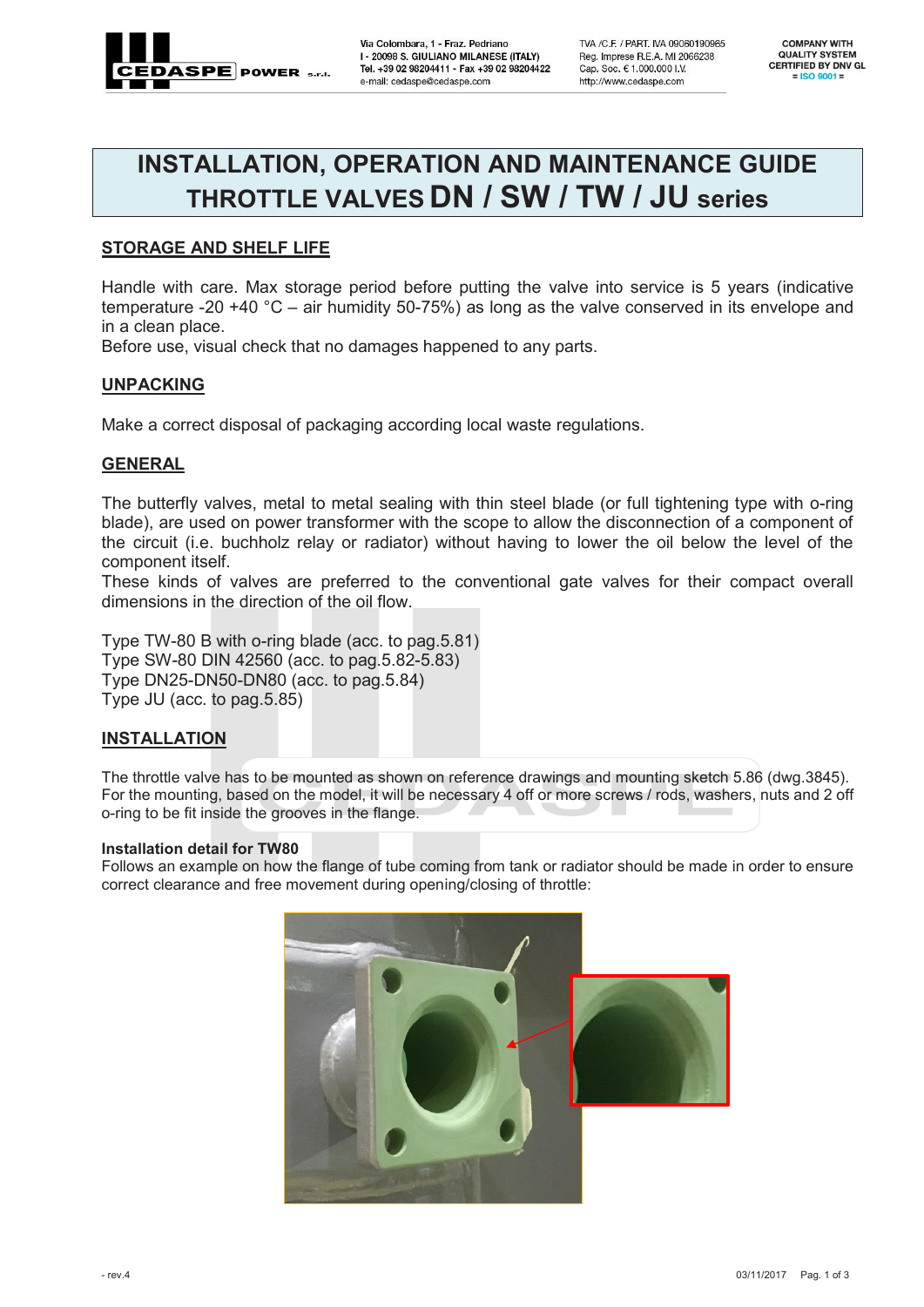

Via Colombara, 1 - Fraz. Pedriano I - 20098 S. GIULIANO MILANESE (ITALY) Tel. +39 02 98204411 - Fax +39 02 98204422 e-mail: cedaspe@cedaspe.com

TVA / C.F. / PART. IVA 09060190965 Reg. Imprese R.E.A. MI 2066238 Cap. Soc. € 1.000.000 I.V. http://www.cedaspe.com

**COMPANY WITH QUALITY SYSTEM CERTIFIED BY DNV GL**  $=$  ISO 9001 =

# **OPERATING INSTRUCTIONS**

The design of the operating system is common to all valves: to open and close the valve operate as follows (please refer to drawings).

# TW80/SW80/DN valves:

- The marking on plate (10) shows the valve position;
- To close the valve first remove the seal or padlock (if there);
- With spanner no.17 (17 mm) turn the drive (2) clockwise 90° to close the valve; counter clockwise 90° to open the valve;
- The visible part of plate (10) indicates the actual valve position;

# **JU** valves:

The marking on plastic part (6) shows the valve's current condition and the arrows on sealing cap (3) point to the direction drive (5) has to be turned in order to open or close the valve;

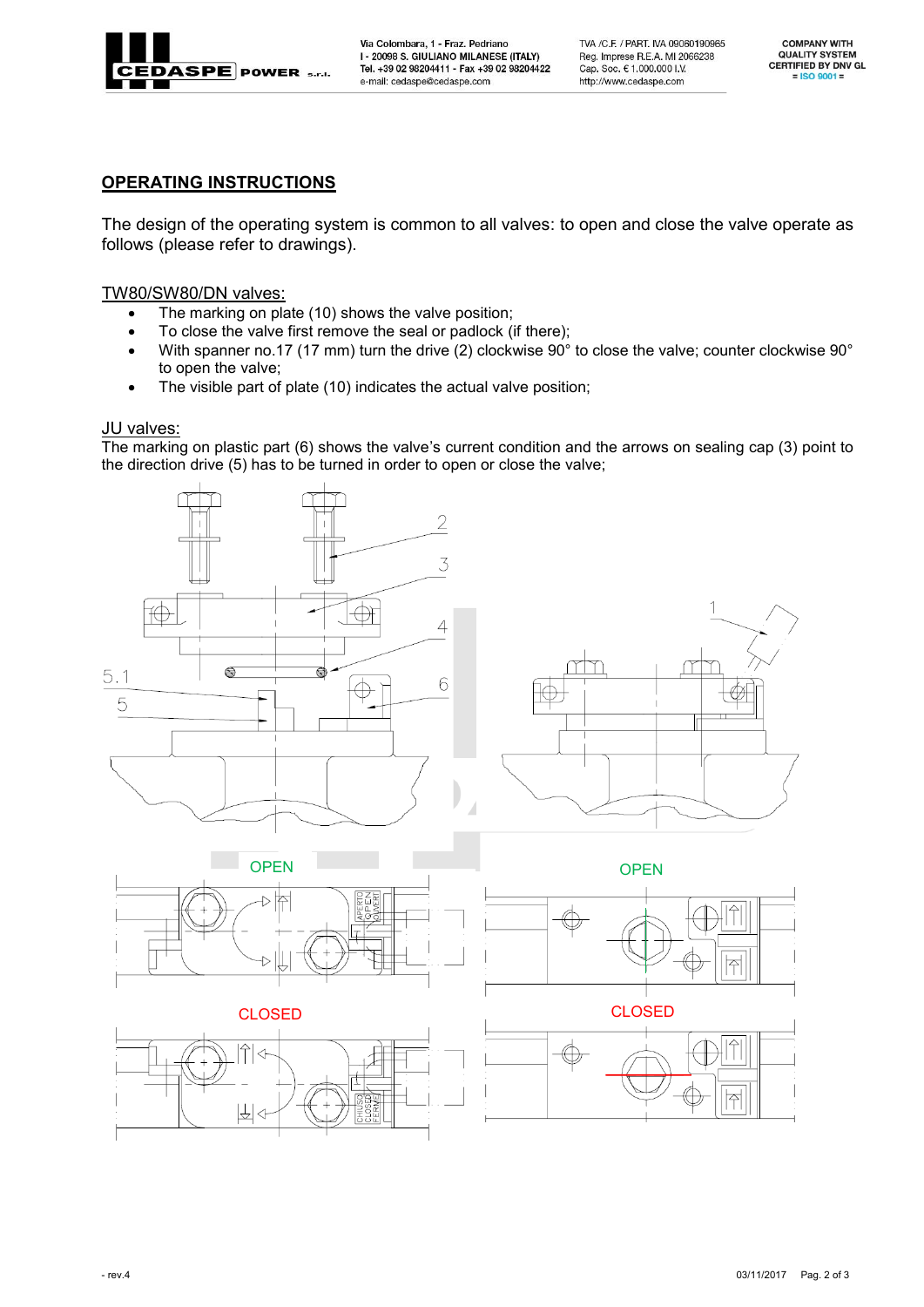

Via Colombara, 1 - Fraz. Pedriano I - 20098 S. GIULIANO MILANESE (ITALY) Tel. +39 02 98204411 - Fax +39 02 98204422 e-mail: cedaspe@cedaspe.com

TVA / C.F. / PART. IVA 09060190965 Reg. Imprese R.E.A. MI 2066238 Cap. Soc. € 1,000,000 I.V. http://www.cedaspe.com

**COMPANY WITH QUALITY SYSTEM CERTIFIED BY DNV GL**  $=$  ISO 9001 =

- To close or open the valve first remove the seal or padlock device (1), if there, then unscrew and remove the screws and washers (2) holding the sealing cap (3) in place;
- Remove the plastic sealing cap (3) and its gasket (4); the drive shaft 5 is now accessible for operating the same: its cut-end (5.1) shows the current position of the butterfly;
- With spanner 14 (14 mm) turn the drive shaft (5) 90°clockwise to close or counter-clockwise to open
- Check condition/integrity of gasket (4) and replace it, if necessary, then reassemble the sealing cap (3);
- Fasten cap (3) with its screws and washers (2);

**NOTE:** Without the sealing cap (3) fitted and fastened on the valve oil leakages off the spindle may be expierenced. During operation the cap shall be always mounted and fastened to prevent oil from leaking.

• Padlock or seal the valve, if necessary.

Special operation for metal to metal valve DN, SW and JU

In case the valve cannot be easily operated acting on the drive (pos.4) it is because the blade stuck (a possibility after long storage periods) therefore, it will be necessary to slightly force the opening of the blade with the help of a stud and a plastic/metal hammer –please view picture in the following page.





### **MAINTENANCE**

The throttle valves do not need periodic maintenance; however it is advisable to check regularly the external tightening of valve.

# **DISPOSAL**

Disposal of all parts shall be made according to local environmental and waste management rules.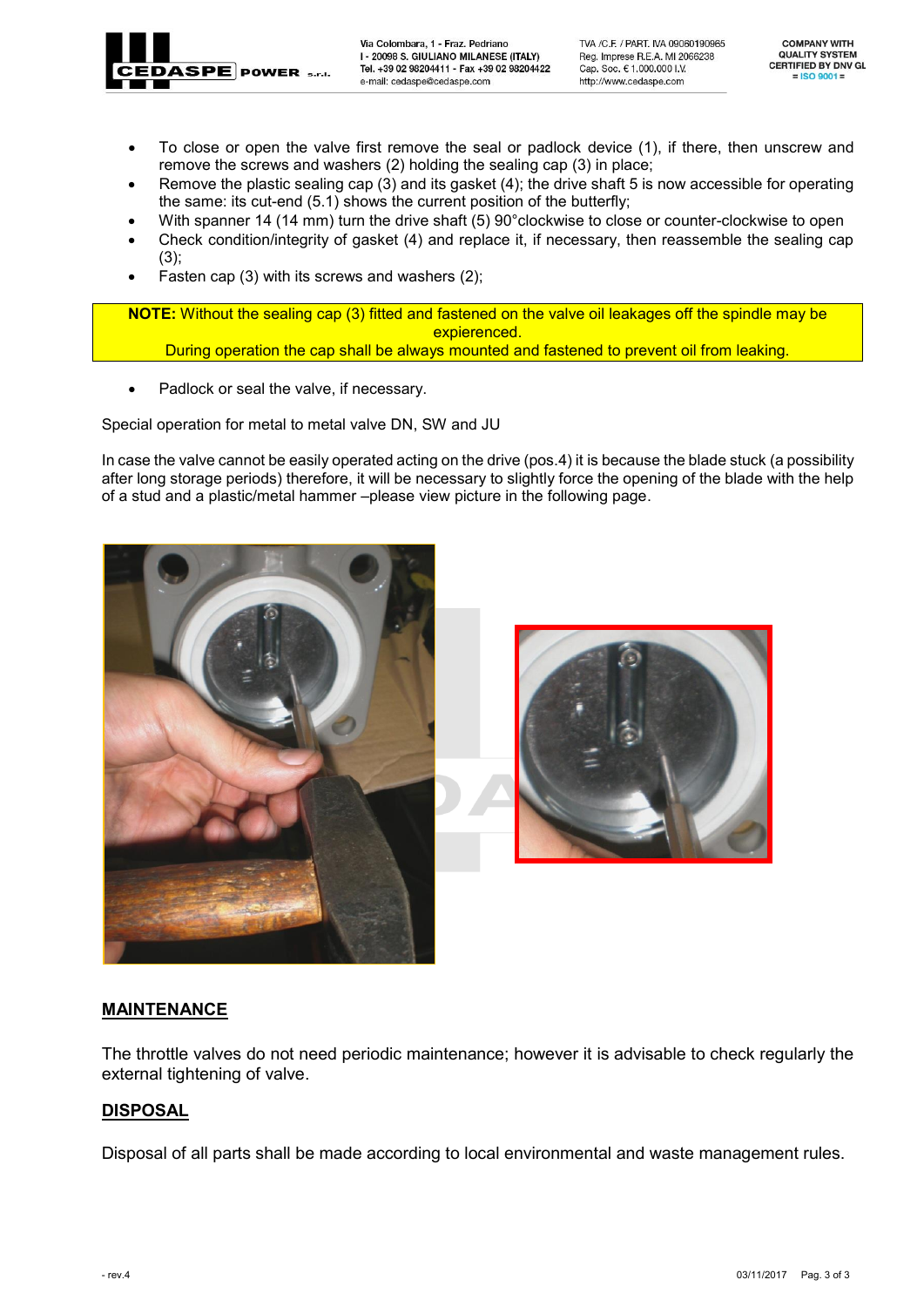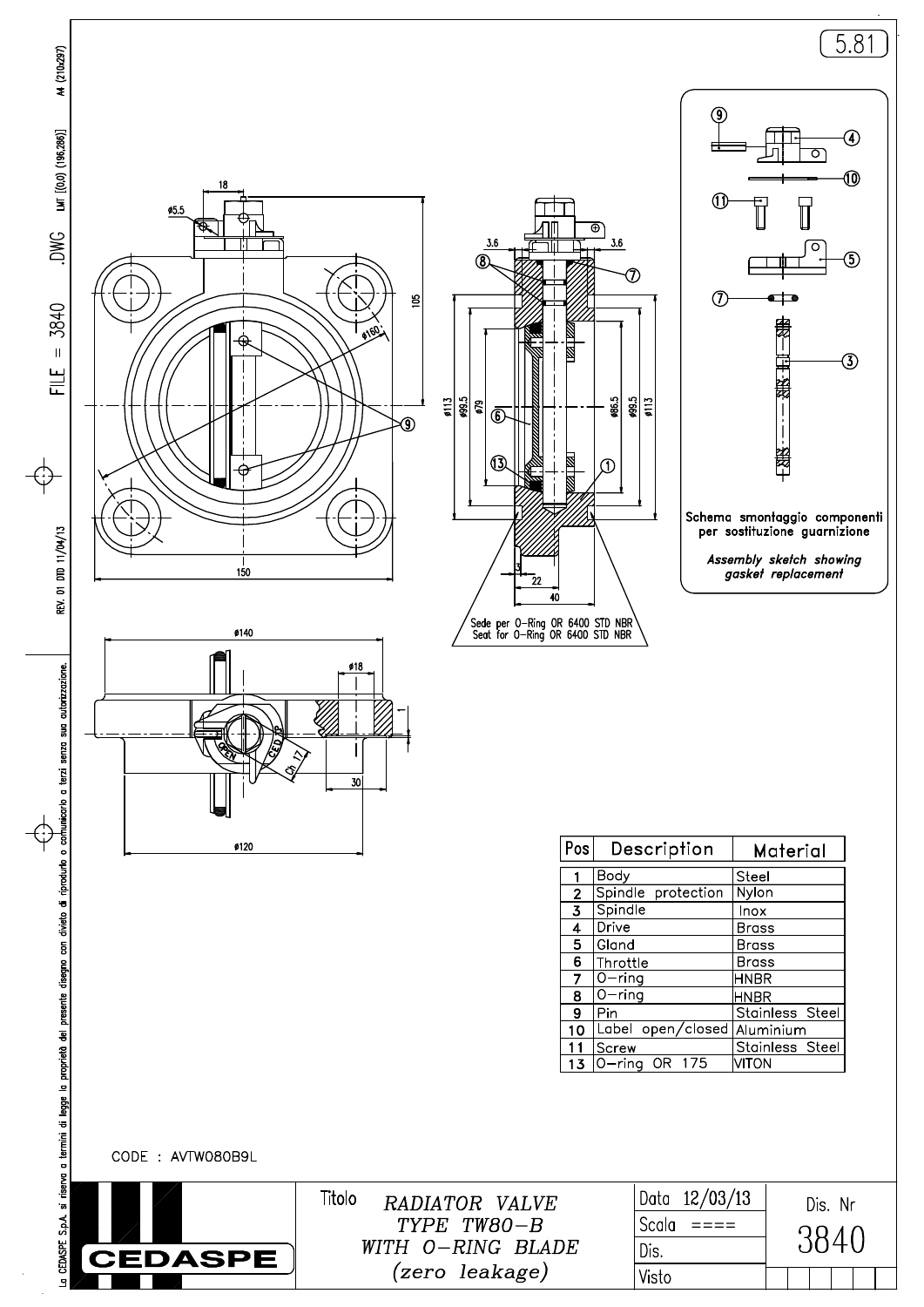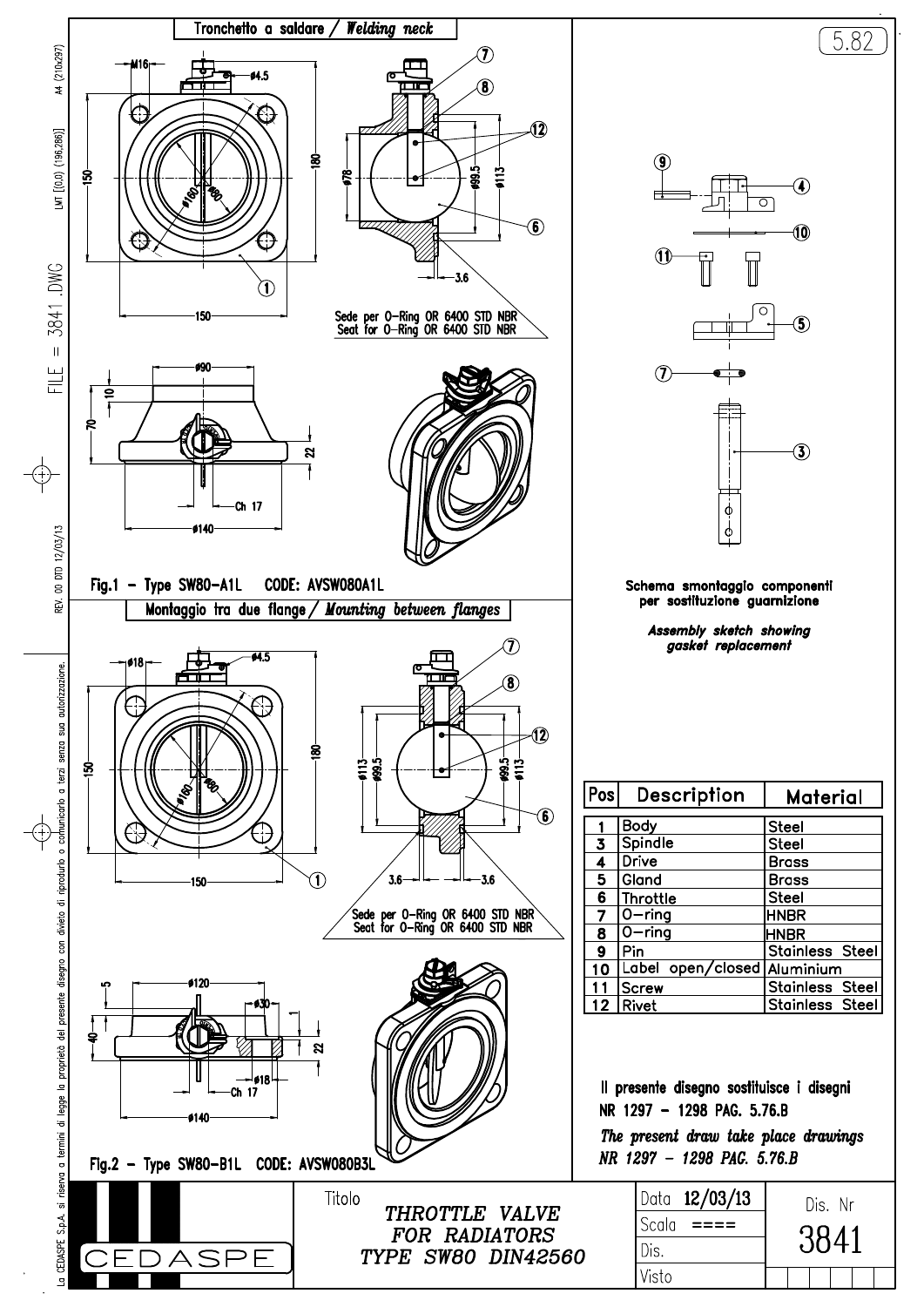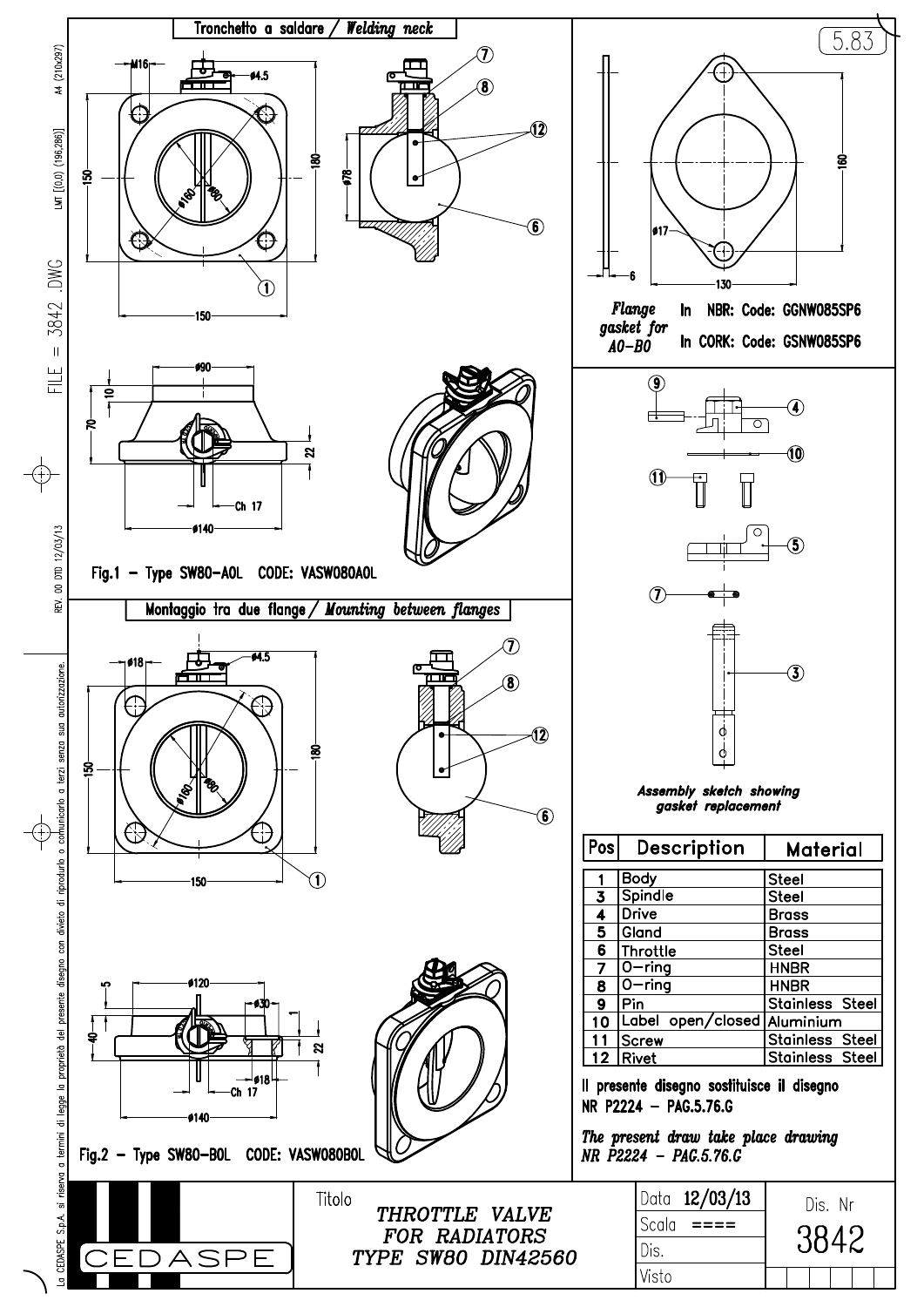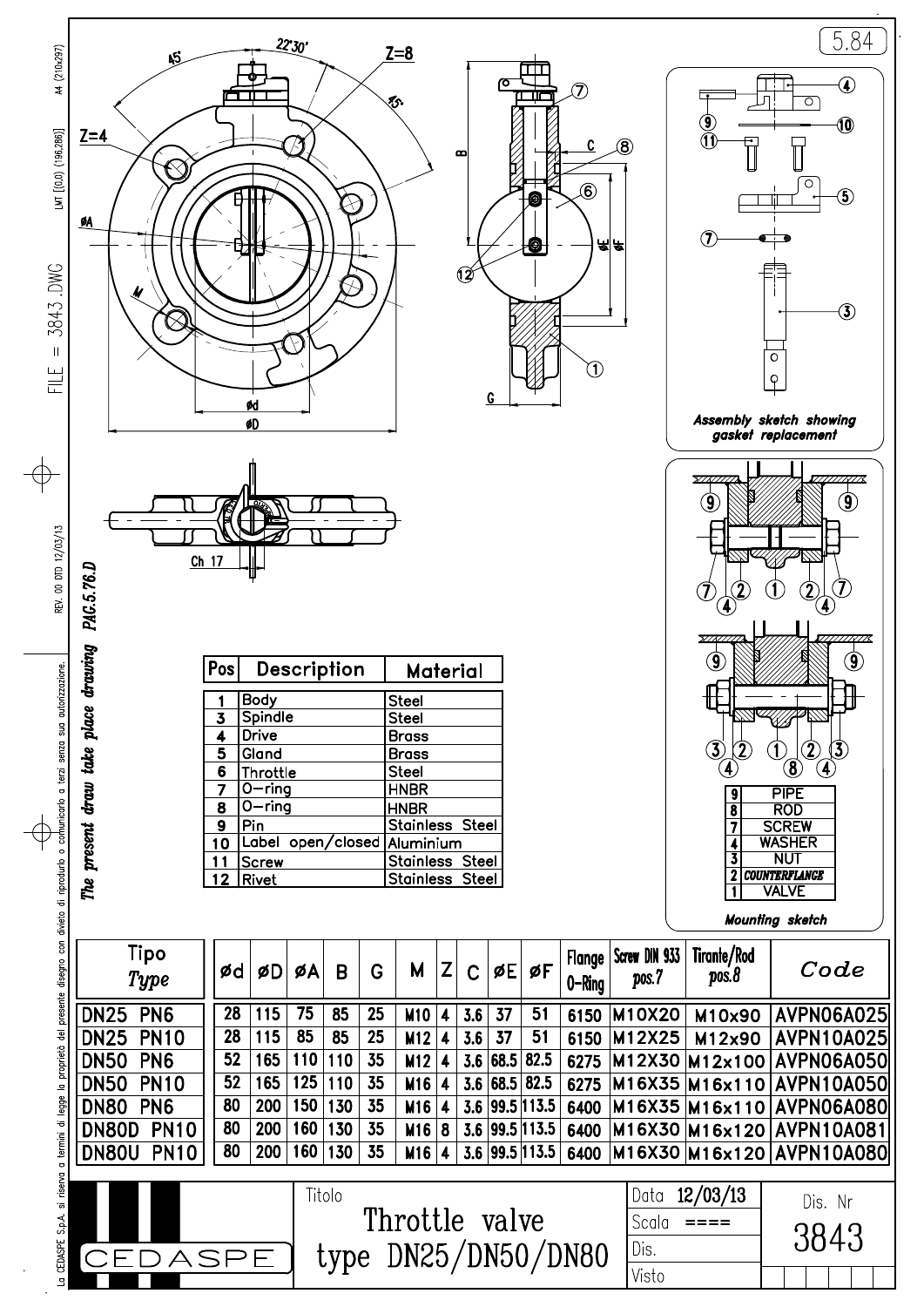